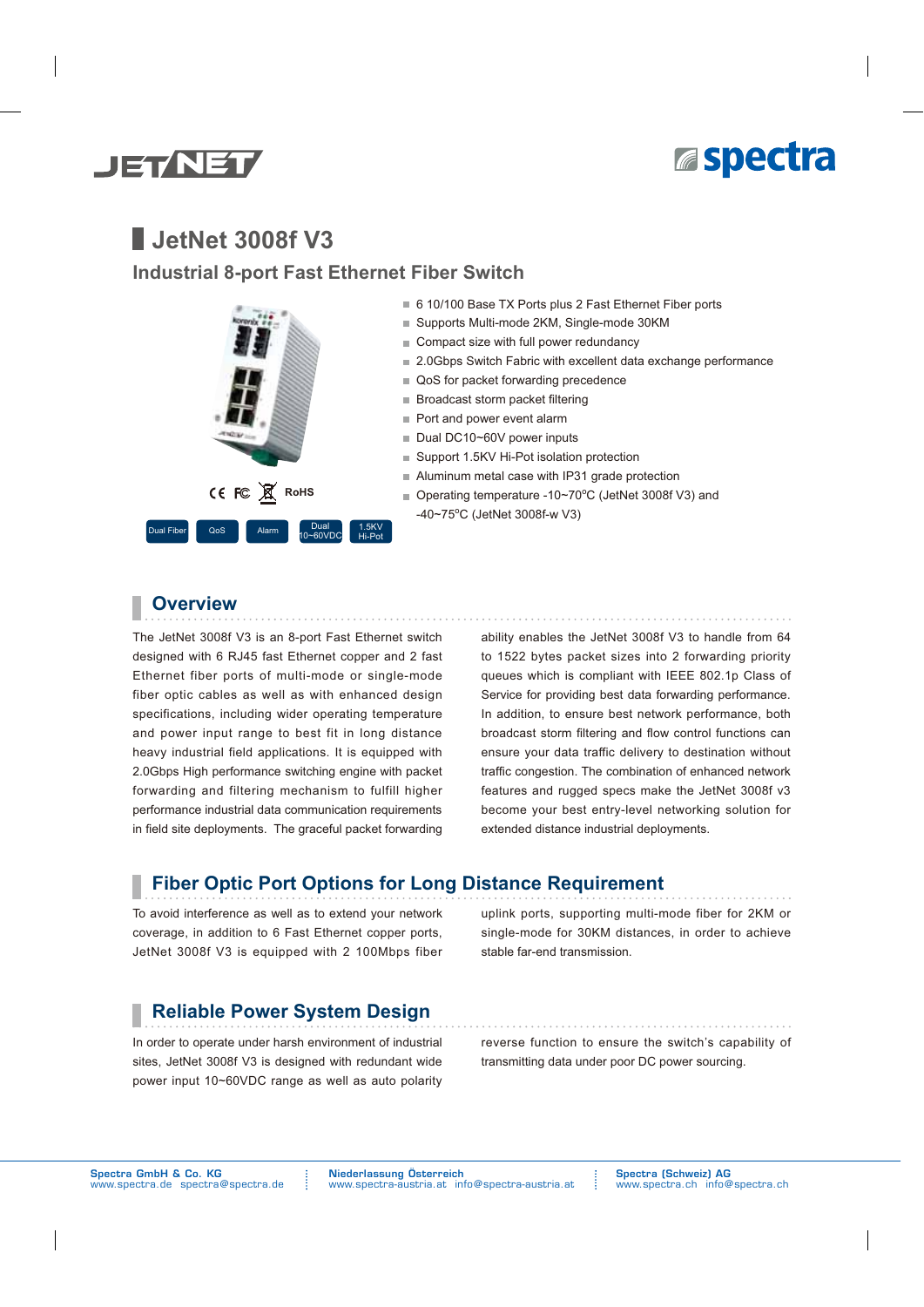

## **Brilliant Electromagnetic Interference Immunity**

In industrial applications with widespread electromagnetic interference, such as the automation control and high power motor operating environments, the switch's electromagnetic immunity ability will affect the quality of data transfer. The JetNet 3008f V3, compliant with the electromagnetic interference requirements for Heavy Industrial applications, provides a high level of electromagnetic susceptibility exceeding the IEC/EN 61000-6-2 with distinguished electrical slow transient (Surge), radio-frequency electromagnetic field (RS), Electrical Fast Transient (EFT) protection. Equipped with a rugged aluminum case with IP31 grade protection and high thermal conductivity design, it is capable of resisting -10~70°C (JetNet 3008f V3) and -40~75°C (JetNet 3008f-w V3) wide temperature ranges while providing reliable connectivity under harsh industrial environments.

### **JetNet 3008f V3 Appearance**



## **Dimension (Unit = mm)**



Niederlassung Österreich www.spectra-austria.at info@spectra-austria.at